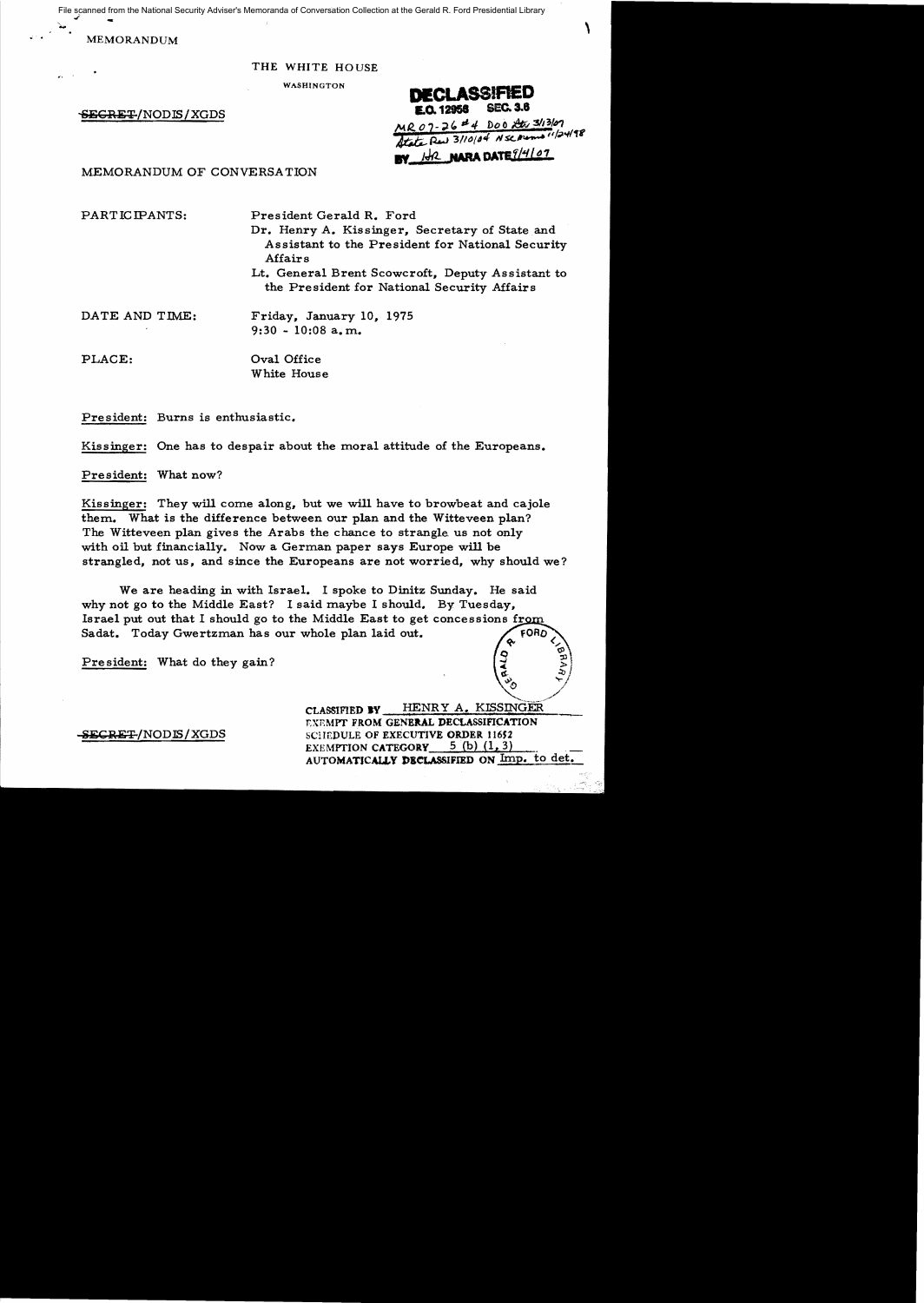## SE<del>CRET</del> /NODIS/XGDS 2.

Kissinger: You and I may be unhappy about Rabat, but they aren't. Now they are relieved from facing a negotiation with Jordan and the PLO. Sadat is one step from blowing up.

We also have a Schlesinger problem. Technically he is the best Defense Secretary I have seen. But he lacks loyalty and there is some thing mentally wrong. He should not see the Jewish leaders - - he would pose as the last resort of the Israelis.

President: I will call Max Fisher.

Kissinger: I think we have to tell Allon that they have to get out of the passes and the oil fields, and we will get them the best terms we can. It makes no strategic difference. Since 1940, the side with the most de sert has always lost.

You may pay a heavy price -- they may unleash the Jewish Community.

President: There was a good editorial on your statement.

Kissinger: The press has been pretty good. It helps the moderates because it gives them an argument against easing an embargo.

You need to say two things to Allon: One, that you can't talk with the Israeli Government any more because everything leaks. And two, that they have to give up the passes and the oil fields. We have two choices: Do this, or go for an overall.

They have done another thing -- they've asked for \$2.5 billion in 1976. I think we must say they won't get a thing until they move.

President: I agree 100%.

Kissinger: For another little gem, this is the Elliot Richardson statement. [He reads what Richardson wanted the White House to announce on his appointment as Ambassador to the United Kingdom.

One other thing -- Defense plans to deploy 50 Minuteman III at Malmstrom. I think we have to hold that up until we sort out this verification issue.

President: How much time is needed?

## -S<del>ECRET</del> /NODIS / XGDS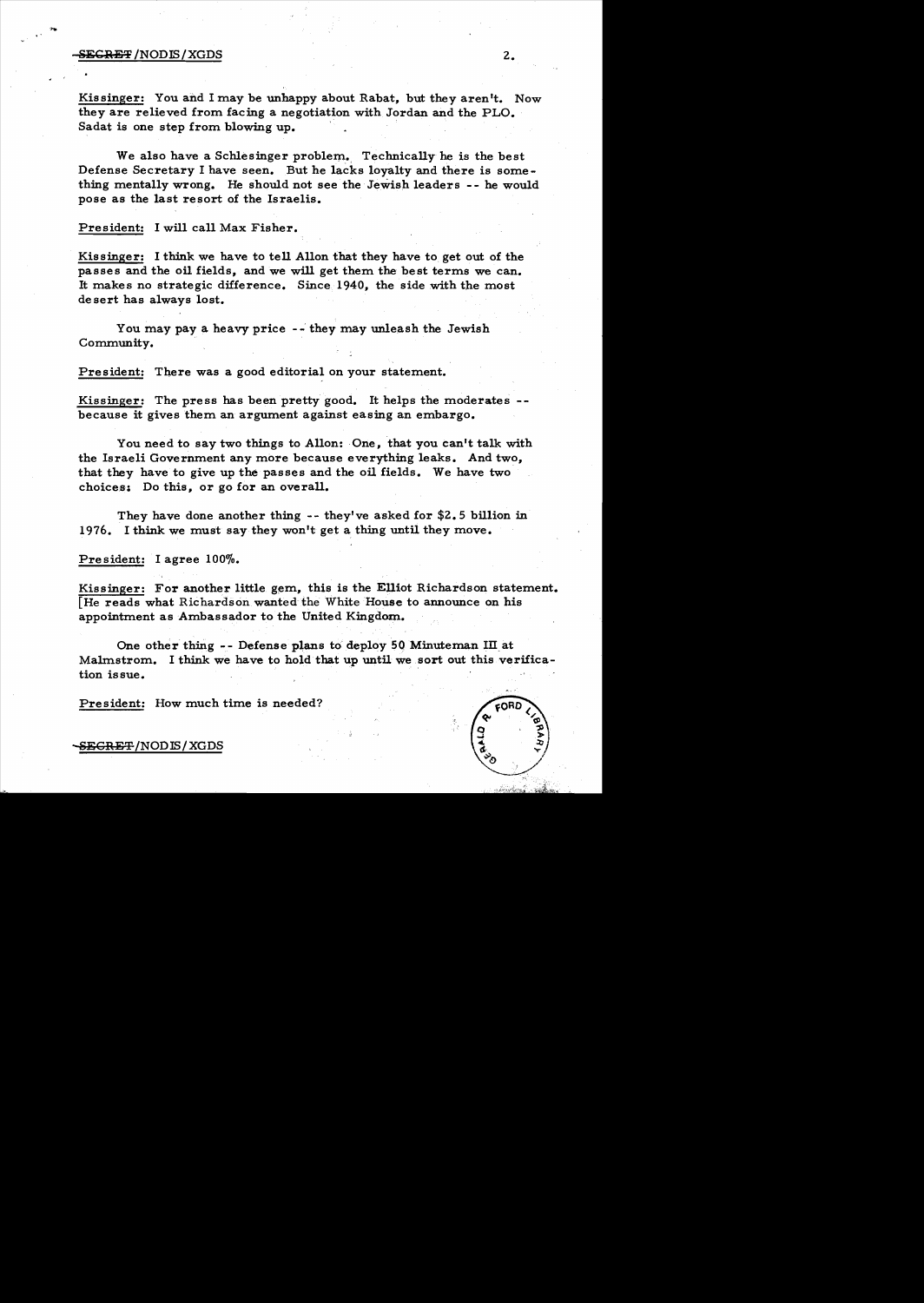## $\overline{\text{SBGRBF}}$ /NODIS/XGDS  $3.$

. .

Kissinger: Until we have an NSC meeting. We can be ready in about two weeks.

I would like to put out an order from you that there is to be no briefing on the negotiations, and on weapons characteristics.

I am no longer certain we will get these negotiations. They can put up a million obstacles, and if they think there is no threat from the right, they may think you have no option.

President: But if Jackson gets killed on the Trade Bill, won't that happen?

Kissinger: No, because he is on the left of Vladivostok.

On PL-480, there is no way we can do it without eliminating Chile, or Indonesia, or cutting Korea. I would like to go to Humphrey and ask for 35% not 30. It is just a sense of the Congress resolution.

Scowcroft: I think it is in the bill.

Kissinger: If it is, we are in trouble.

President: What if we went to the higher level?

[Max Fisher calls]

Kissinger: We will check on the PL-480.

President: Also, the Agriculture assessment of availability was a problem last month. How does that stand?



-SEGRE<del>T</del>/NODIS/XGDS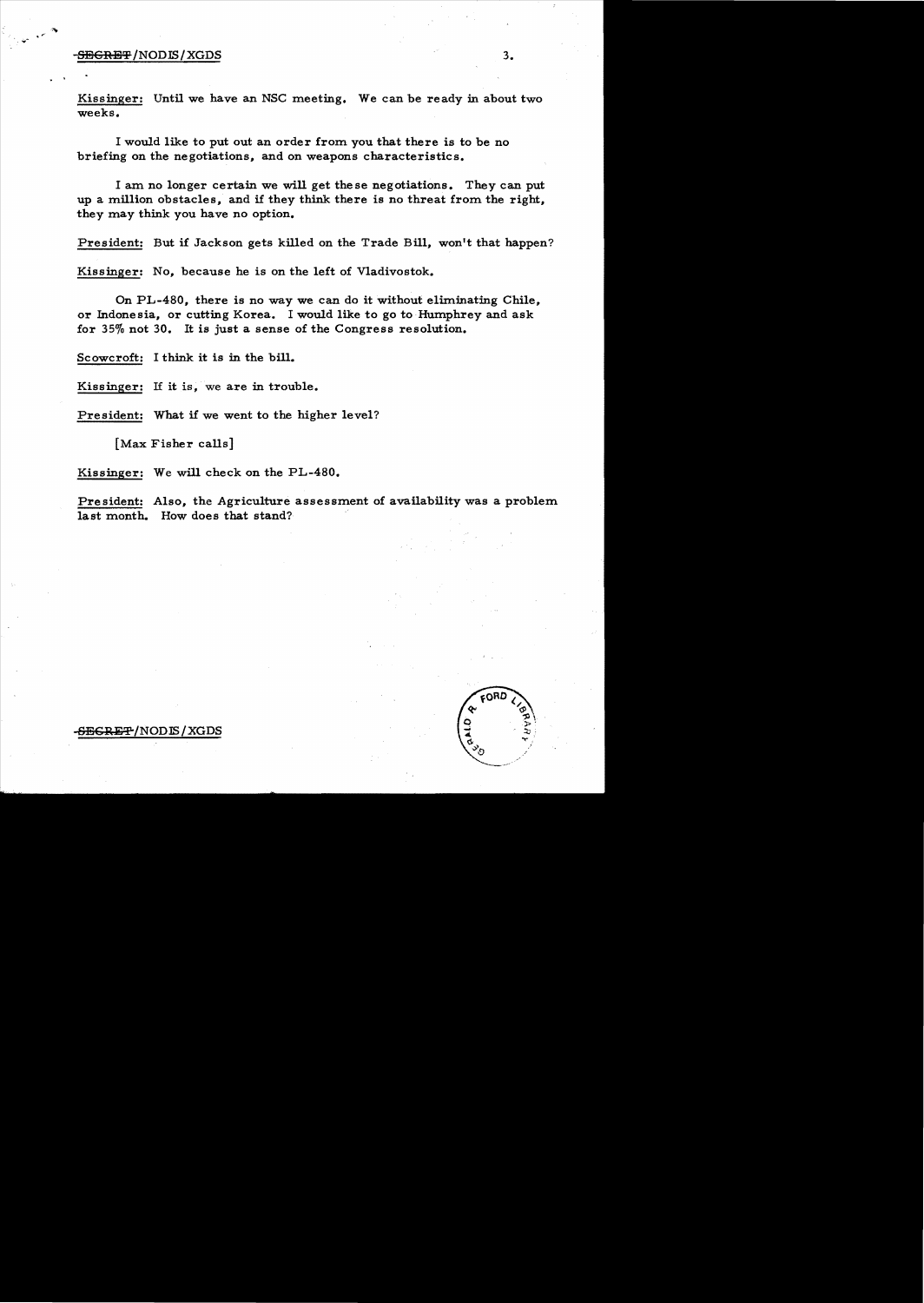$P/R$  10 form  $75$  divident region Burns is entmainstre One part deppair dont i moral attitude of Fries. Des They aire along last une mil home to hondest, Witten girs c Arak a characte stronger interfer World but financially. Unir a Cuma pages soup Enne mille de strangent We heating in w [I. I sepope to Dirity Smly. By Two I pritant that Schuldgest MEEgst roundstimes to Sabot. Today County som line as color de plans loi dont. P other detting qui part 2 may be make you det Rolat but ting<br>assist, have they are related from facter myst sen Ihre sem. But la lache competty there is Fourthing mentally wany, Ne should wet use E.F. States <u>Lewirl call than Fisher</u> Sthick with Court 622 allow they have to get unt he passes and fille, 500 + we will get them the last term in case. It makes no strat lig, Since 1940, a fide w/c mot don't has almong lot. Jon vingt af a branq prins - they ving unless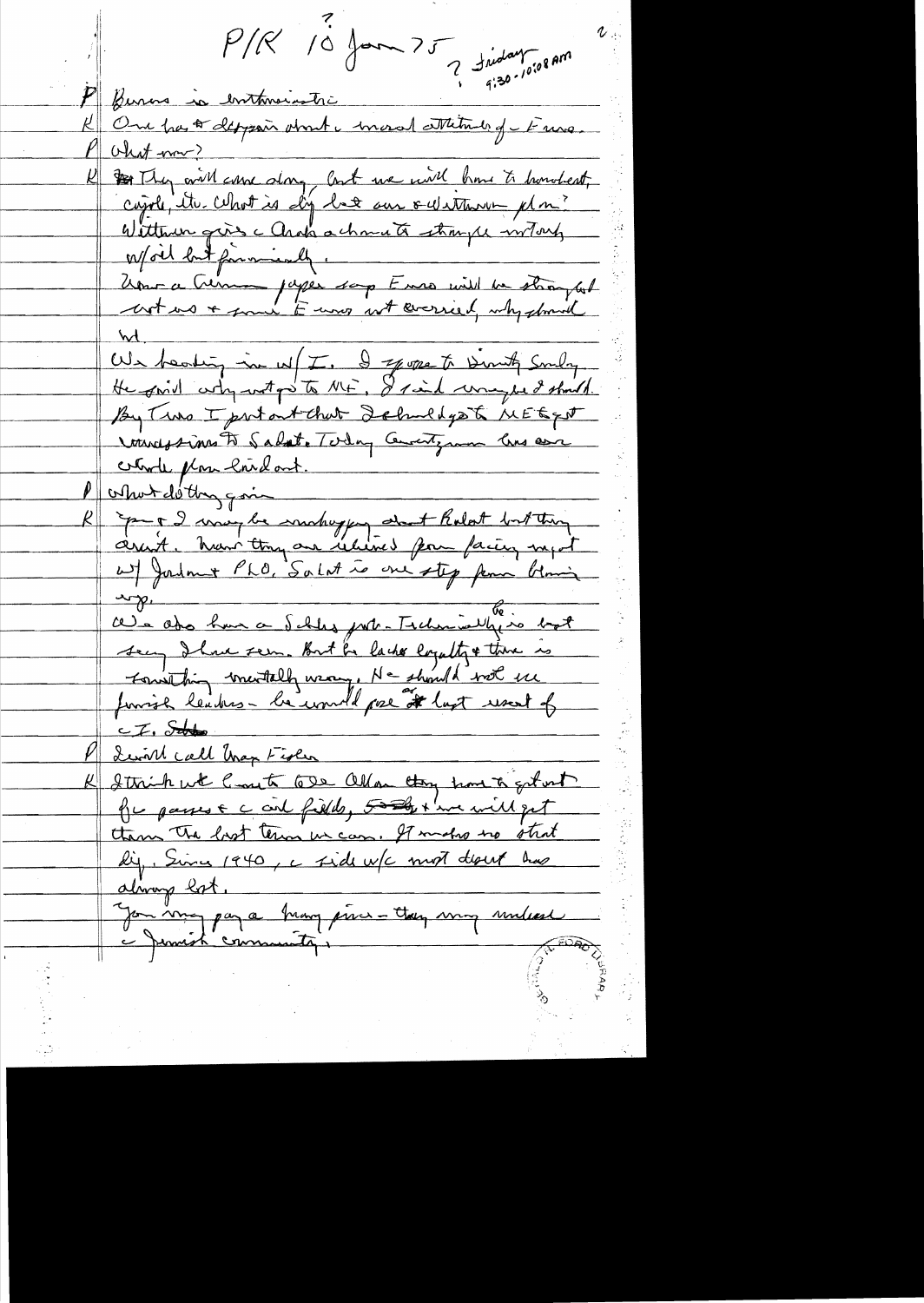(Souse of Counq, on vive bill?) M There was a good edition the on your statement K Peros has been pretty pard- the helps a molerates - cause it par tour an original a point soming in embarge  $\,{}^{\displaystyle}\,\,$ (2) They have to give my a passes ont fields. We fouré 2 Chines -, - - They have done The another thing - asked for 2.5 lod in 1976 Strip we comet in the wort get a thing institution wine <u>I agué pob.</u> K For ouvertion bottle gern, (colo Brihardon statement) One other thing - Dep-plans & legling 50 NULTI up with an out out this writing wind. P Home councile time mechani? K Until a NSC moty. We can be ready in that  $2$  was. I would like to put out one order from you that this is to be me bedding of myst, urge where-Temples. I we longer certain we will get these wagst. They can put my a willwootstack, - if they Hin troie to vo Assacht ferme right, they may think there is use you have my often But if Ja hom gets helled on Trade Sill, won't Ctart hyper ? On PLY80 us voy un coude et ut a lumity Clie, Indonesia à centle Kasa, I comes biber Egste Humphy + ush for 35% with so. It just recuse fc they resolution. AUTHORITY  $\rho \sim m^2$  07-26,  $\#$ 1)  $BY$   $M$  NARA, DATE  $\frac{6}{11}$  of